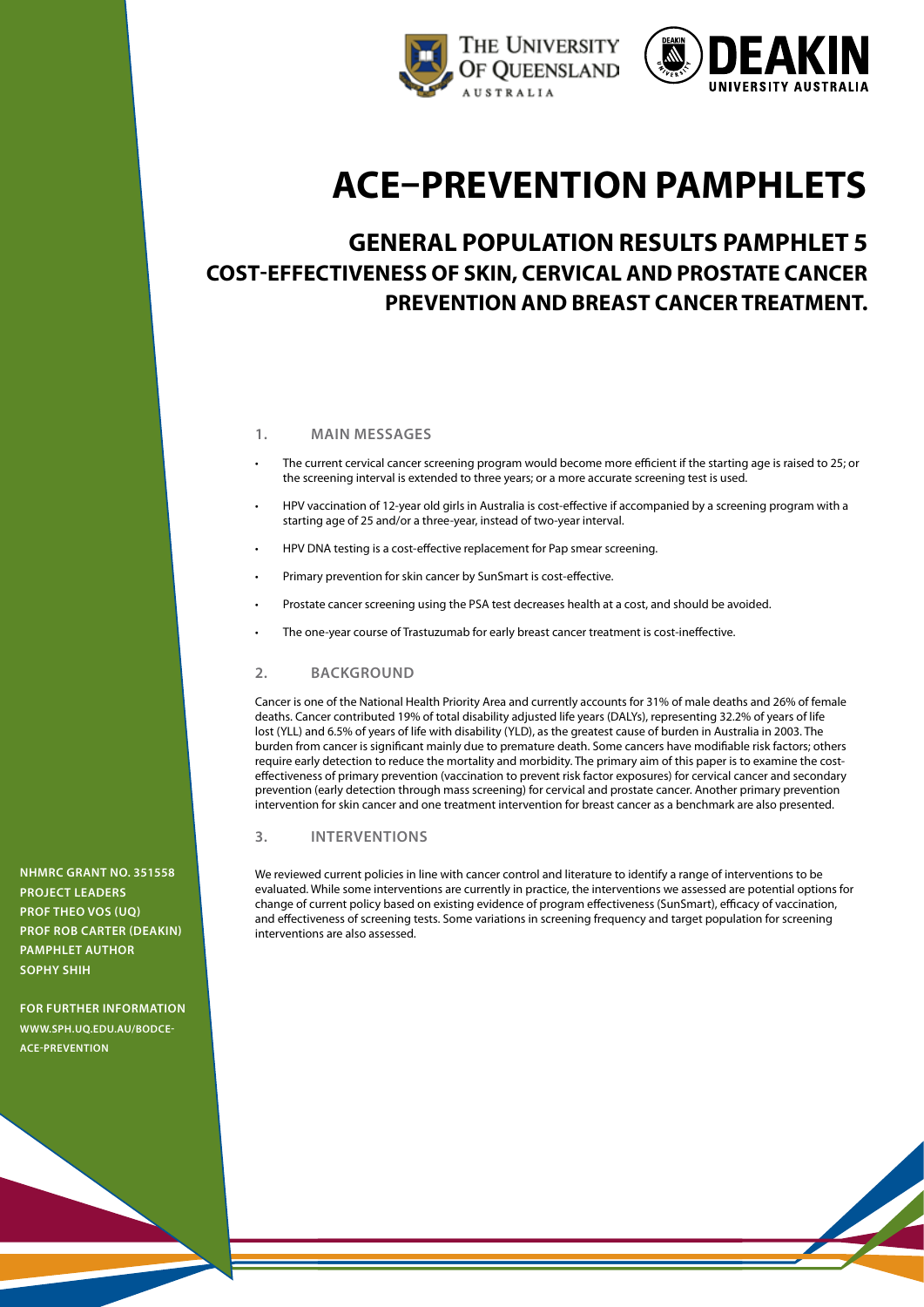- **1. Pap test screening:** Routine screening by conventional Pap test in women who have ever been sexually active and have no symptoms or history suggestive of cervical pathology.
- **2. HPV DNA test screening:** Routine screening by HPV DNA test (Hybrid Capture II) in women who have ever been sexually active and have no symptoms or history suggestive of cervical pathology.
- **3. Combined Pap test and HPV DNA test screening:** Routine screening by a combination of conventional Pap test and HPV DNA test (positive on either test will be referred for further investigation) in women who have ever been sexually active and have no symptoms or history suggestive of cervical pathology.
- 4. HPV vaccination and Pap test screening: Vaccinate girls at age 12 in 2003 with HPV<sup>1</sup> vaccine and continue screening with Pap test.
- **5. HPV vaccination and HPV DNA test screening:** Vaccinate girls at age 12 in 2003 with HPV vaccine and continue screening with HPV DNA test.
- **6. HPV vaccination and combined Pap and HPV DNA test screening:** Vaccinate girls at age 12 in 2003 with HPV vaccine and continue screening with combined Pap and HPV DNA test.
- **7. SunSmart program<sup>2</sup> for skin cancer prevention:** An on-going national SunSmart program with increased investment at \$0.28 per capita for the next 20 years.
- **8. Screening for prostate cancer:** a one-off screening test for prostate specific antigen (PSA) in the male population aged 55-70 in 2003. Comparator is no screening.
- **9. Trastuzumab (HerceptinTM) treatment for breast cancer:** adjuvant trastuzumab and chemotherapy (ATC) for all newly diagnosed breast cancer aged 30-100 with positive human epidermal growth factor receptor 2 (HER2) in 2003. Comparator is no trastuzumab.

### **4. Choice of comparator**

Unless stated otherwise, the comparator to the interventions is current practice. Current practice for cervical cancer screening is a 2-yearly screening in women aged 18 to 69 by conventional Pap test delivered through the National Cervical Screening Program.

#### **5. Intervention cost-effectiveness**

Prior to introduction of HPV vaccination program, changing current cervical screening to a less resource-intensive scenario will save money but with a considerable health loss (Intervention A & B in Table 1). Though, cervical screening could be improved by adding HPV DNA testing to Pap screen with extended screening frequency or delaying age at commencing screening, without health loss (Intervention E and F in Table 1).

After introduction of HPV vaccination program, current cervical screening can be changed to a more relaxed program because of enormous health gain provided by HPV vaccination. With HPV vaccination program in place, the current screening program should extend screening frequency to 3 years and/or increase the screening starting age to 25, which would save large amount of costs in screening and management/ treatment for an abnormal Pap test (to offset the vaccination program cost). (Intervention H and I in Table 1).

The SunSmart program also demonstrates health gain and net cost saving, when compared to current practice, from Australian Government perspective as a third-party funder. From a broader health sector perspective to include individual costs, it still achieves a good cost-effectiveness result (Intervention N in Table 1).

Prostate cancer screening does decrease prostate cancer mortality, but at the cost of a large increase in diagnosed and treated cases (overtreatment). Because of the severe side-effects of treatment, the increase in morbidity outweighs the mortality benefit, and on balance there is health loss with an increase in costs (dominated).

The one-year course of trastuzumab for early breast cancer is cost-ineffective, mainly because of the very high costs (Intervention P in Table 1).

<sup>1</sup> Quadrivalent human papillomavirus (HPV) types 6/11/16/18 L1 virus-like particle (VLP) vaccine.

SunSmart program is a skin cancer prevention program which incorporates mass media work, resource development and dissemination, professional education, advocacy of policy development and a strong research and evaluation component.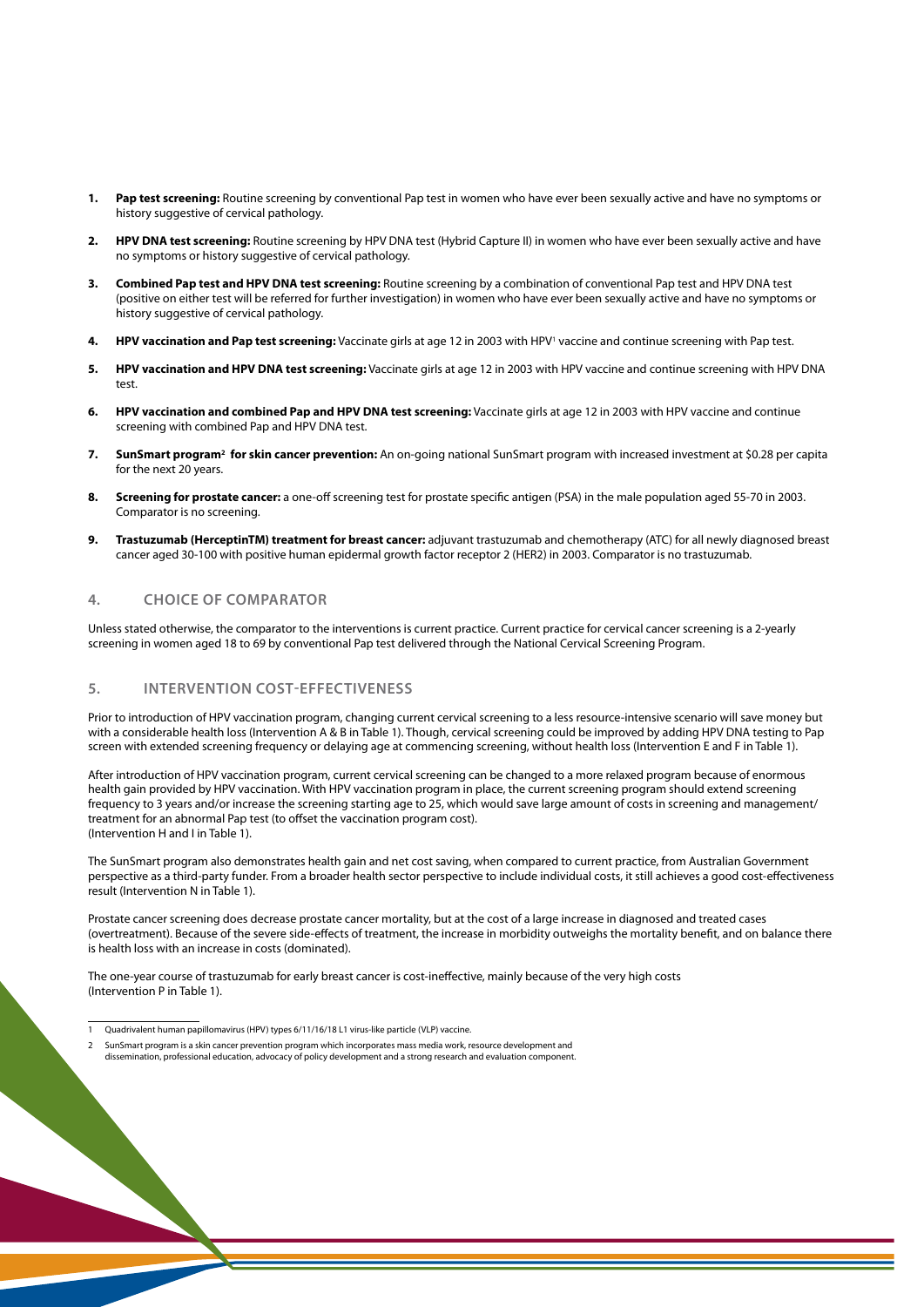| Table 1: Incremental cost-effectiveness ratios (ICER) for all interventions, when compared to current practice |  |  |  |
|----------------------------------------------------------------------------------------------------------------|--|--|--|
|----------------------------------------------------------------------------------------------------------------|--|--|--|

| <b>Intervention</b>                               |                                                                                                                                                                 | <b>DALY</b> averted | <b>Incremental</b><br>net cost (\$m) | <b>ICER S/DALY</b><br>base case <sup>3</sup> (ranges) |  |  |  |
|---------------------------------------------------|-----------------------------------------------------------------------------------------------------------------------------------------------------------------|---------------------|--------------------------------------|-------------------------------------------------------|--|--|--|
| Pap test screening                                |                                                                                                                                                                 |                     |                                      |                                                       |  |  |  |
| А.                                                | Pap screen every 2 year from age 25                                                                                                                             | $-100$              | $-15.1$                              | health loss with less cost<br>152,000 ^               |  |  |  |
| В.                                                | Pap screen every 3 year from age 18                                                                                                                             | $-393$              | $-29.2$                              | health loss with less cost<br>74,000 ^                |  |  |  |
| <b>HPV DNA test screening</b>                     |                                                                                                                                                                 |                     |                                      |                                                       |  |  |  |
| C.                                                | HPV DNA test screen every 3 year from age 18                                                                                                                    | 59                  | 0.6                                  | 11,000                                                |  |  |  |
|                                                   | <b>Combined Pap and HPV DNA test screening</b>                                                                                                                  |                     |                                      |                                                       |  |  |  |
| D.                                                | Combined Pap screen and HPV DNA test screen<br>every 3 year from age 18                                                                                         | 190                 | 16.0                                 | 84,000                                                |  |  |  |
| Е.                                                | Pap screen for age 18-29 and combined screen<br>from age 30 every 3 year                                                                                        | 84                  | $-1.4$                               | Dominant*                                             |  |  |  |
| F.                                                | Combined screen every 3 year from age 25                                                                                                                        | 156                 | $-1.9$                               | Dominant*                                             |  |  |  |
| HPV vaccination and Pap test screening            |                                                                                                                                                                 |                     |                                      |                                                       |  |  |  |
| G.                                                | HPV vaccination at age 12 and Pap screen every<br>2 year from age 18                                                                                            | 786                 | 35.9                                 | 46,000<br>$(40,000 - 55,000)$                         |  |  |  |
| Н.                                                | HPV vaccination at age 12 and Pap screen every<br>2 year from age 25                                                                                            | 765                 | 20.8                                 | 27,000<br>$(23,000 - 34,000)$                         |  |  |  |
| Ι.                                                | HPV vaccination at age 12 and Pap screen every<br>3 year from age 18                                                                                            | 679                 | 8.5                                  | 12,000<br>$(10,000 - 18,000)$                         |  |  |  |
| <b>HPV vaccination and HPV DNA test screening</b> |                                                                                                                                                                 |                     |                                      |                                                       |  |  |  |
| J.                                                | HPV vaccination at age 12 and HPV DNA test<br>screen every 3 year from age 18                                                                                   | 828                 | 33.9                                 | 41,000<br>$(36,000 - 49,000)$                         |  |  |  |
|                                                   | <b>HPV vaccination and combined Pap &amp;</b><br><b>HPV DNA test screening</b>                                                                                  |                     |                                      |                                                       |  |  |  |
| K.                                                | HPV vaccination at age 12 and combined Pap &<br>HPV DNA test screen every 3 year from age 18                                                                    | 878                 | 49.3                                 | 56,000<br>$(51,000 - 65,000)$                         |  |  |  |
| L.                                                | HPV vaccination at age 12 and Pap screen for<br>age 18-29 and combined screen from age 30<br>every 3 year                                                       | 857                 | 33.7                                 | 39,000<br>$(35,000 - 46,000)$                         |  |  |  |
| M.                                                | HPV vaccination at age 12 and combined Pap &<br>HPV DNA test screen every 3 year from age 25                                                                    | 873                 | 32.9                                 | 38,000<br>$(34,000 - 44,000)$                         |  |  |  |
|                                                   | SunSmart program for skin cancer prevention #                                                                                                                   |                     |                                      |                                                       |  |  |  |
| N.                                                | SunSmart program for 20 years                                                                                                                                   | 120,000             | 2,000                                | 16,000<br>$(12,000 - 22,000)$                         |  |  |  |
| <b>Screening for prostate cancer</b>              |                                                                                                                                                                 |                     |                                      |                                                       |  |  |  |
| 0.                                                | One-off screening for males 55-70 in 2003                                                                                                                       | $-3,400$            | Not calculated                       | Health loss with<br>higher costs                      |  |  |  |
|                                                   | Trastuzumab treatment for breast cancer #                                                                                                                       |                     |                                      |                                                       |  |  |  |
| P.                                                | Adding trastuzumab (HerceptinTM) to standard<br>chemotherapy for all newly diagnosed breast<br>cancer with positive human epidermal growth<br>factor receptor 2 | 1366                | 131.8                                | 96,000<br>$(73,000 - 139,000)$                        |  |  |  |

\* Dominant means health gain with cost saving.

# Modelled population varies by intervention; therefore the health gain for these 2 interventions is not comparable to that of other interventions.

∧ Interventions with health loss and less cost fall in quadrant 3: there is some health loss but with cost saving; a greater ICER is more favourable and values greater than<br>\$50,000 per DALY would indicate that this interv

3 The base case of HPV vaccination intervention is based on assumption of full vaccination protection for 5 years and then declining at rates determined by loss of detectable serum HPV antibody.